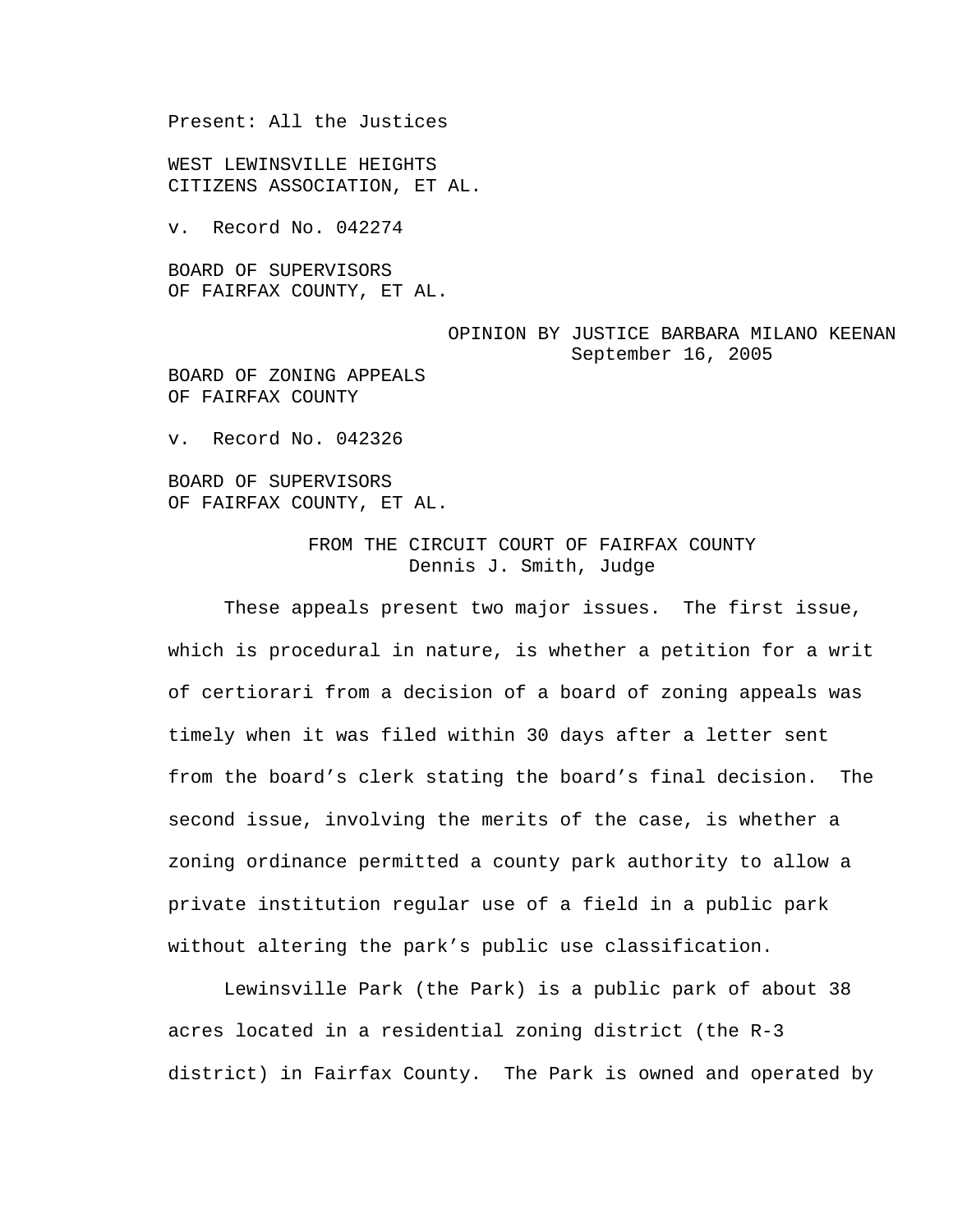the Fairfax County Park Authority (the Park Authority) and provides a variety of recreational facilities. Included among these facilities is a lighted rectangular field, known as Field #2.

The Park currently is classified as a "public use." In the R-3 district in which the Park is located, "public uses" are permitted by right. See Fairfax County Zoning Ordinance (Zoning Ordinance) § 3-302. Certain other uses, such as "[c]olleges [or] universities," and "[s]ports arenas [or] stadiums," are permitted in an R-3 district only by special exception. Zoning Ordinance § 9-301.

In January 2003, the Park Authority entered into a Memorandum of Agreement (the Agreement) with McLean Youth Soccer, Inc. (MYS), a private, non-profit organization that operates several youth soccer leagues in Fairfax County. Under the Agreement, MYS agreed to finance and install a synthetic turf playing surface and other related improvements to Field #2, at a cost not to exceed \$800,000. In exchange, the Park Authority agreed to allocate to MYS approximately 3,187 hours per year of reserved playing time on Field #2. The Agreement had an initial term of five years, with an automatic renewal provision for an additional five-year term.

 In the Agreement, the Park Authority also authorized MYS to assign to Marymount University (Marymount), a private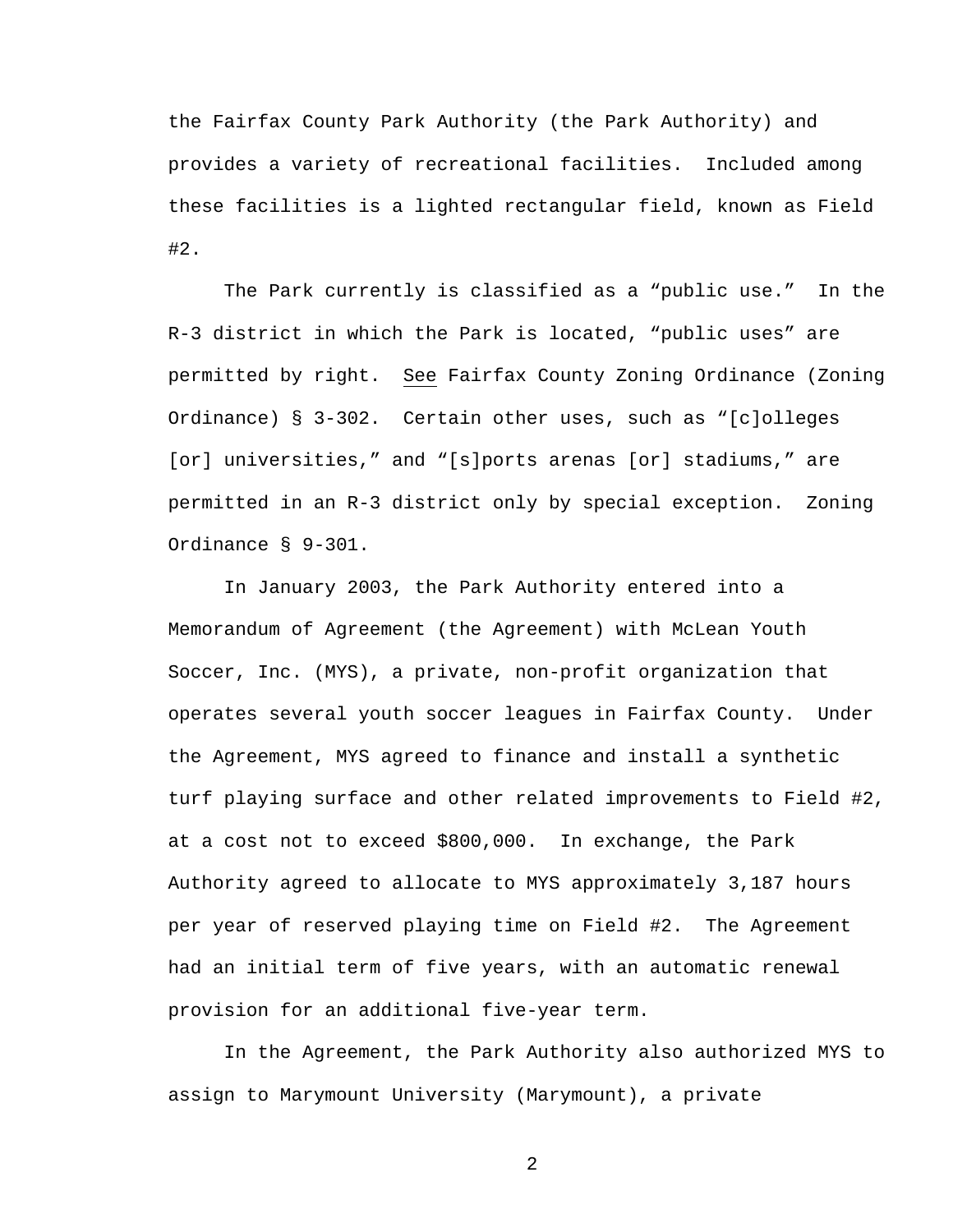institution located in neighboring Arlington County, the right to use Field #2 for up to 300 hours of MYS's total yearly allocation. Marymount, in turn, was required to contribute up to one half the cost of the purchase and installation of the synthetic turf. Marymount uses the improved Field #2 for intercollegiate soccer and lacrosse matches and practices. During the hours not allocated to MYS or Marymount, Field #2 is available for advance reservation or "walk on" use by the general public.

 In April 2003, the West Lewinsville Heights Citizens Association, and several nearby property owners (collectively, the residents), sent a letter by counsel to Jane W. Gwinn, Fairfax County Zoning Administrator (the Zoning Administrator), requesting a written opinion whether Marymount's proposed use of the Park required a special use permit or special exception under the Zoning Ordinance. The Zoning Administrator issued a decision stating that Marymount did not need a special use permit or special exception for the activities Marymount is allowed to conduct under the Agreement.

 In May 2003, the residents appealed the Zoning Administrator's decision to the Board of Zoning Appeals of Fairfax County (the BZA). The residents argued that Marymount's proposed use of Field #2 would transform it into a "college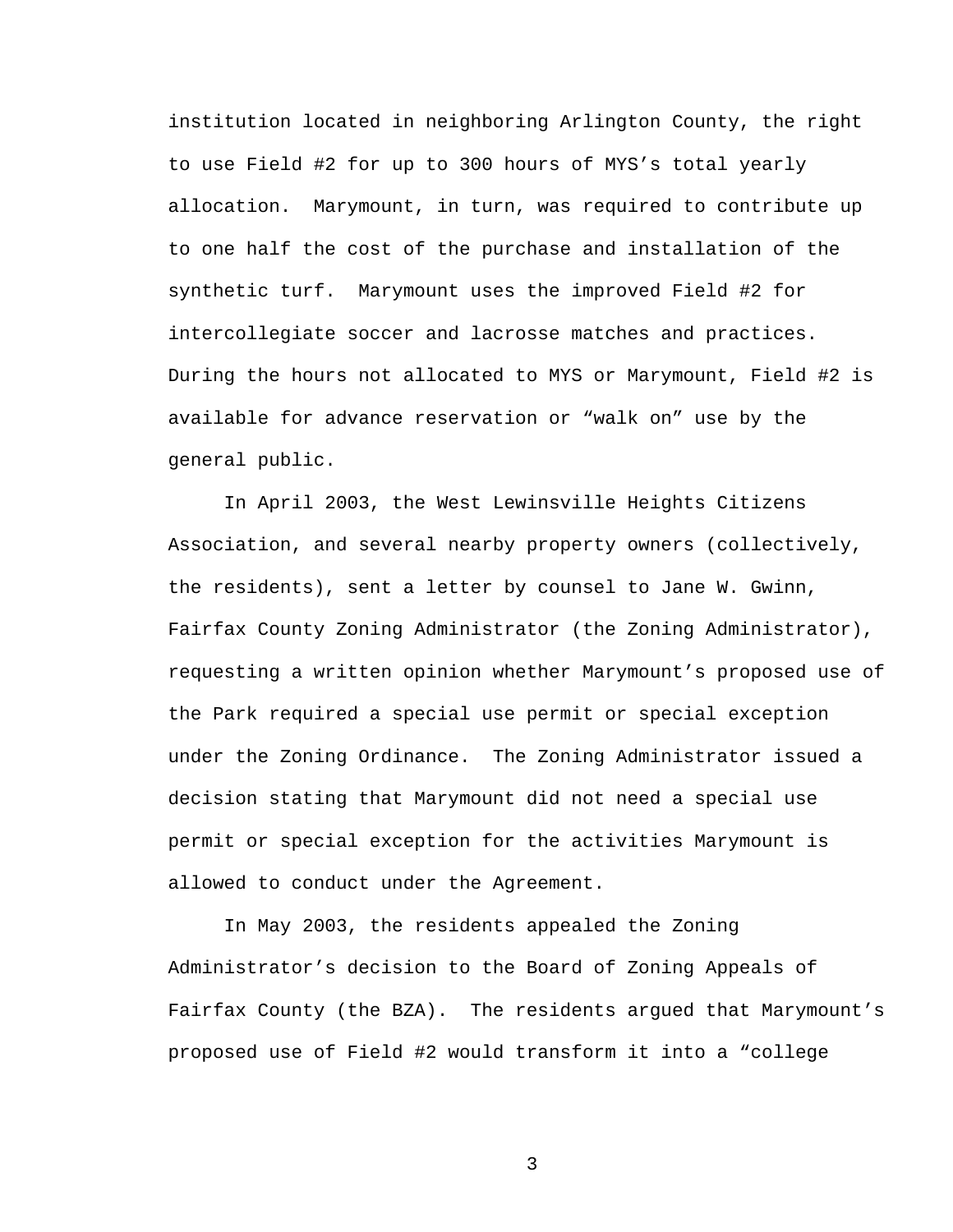athletic facility," which would require a special exception under the Zoning Ordinance.

 After a public hearing on September 16, 2003, the BZA unanimously voted to overturn the Zoning Administrator's decision. The BZA concluded that Marymount's use of the Park was not "exclusively for public purposes" and required a special exception for a college or university facility under Zoning Ordinance § 9-301(1).

 On September 24, 2003, Kathleen A. Knoth, Deputy Clerk of the BZA, stated in a letter to counsel for the residents:

At its September 16, 2003 meeting, the Board of Zoning Appeals took action to OVERTURN the determination of the Zoning Administrator for the above-referenced appeal application. The final decision date is September 24, 2003.

 On October 24, 2003, the Board of Supervisors of Fairfax County, the Park Authority, and William E. Shoup, Gwinn's successor as Zoning Administrator (collectively, the County), filed a petition for a writ of certiorari in the circuit court seeking review of the BZA's decision. The County alleged that the BZA was plainly wrong and applied erroneous principles of law in overturning the Zoning Administrator's determination. The County asserted that the Park continues to be used "exclusively for public purposes" under the Agreement because the Park Authority continues to "own, operate, and regulate all of the activities of the public" at the Park.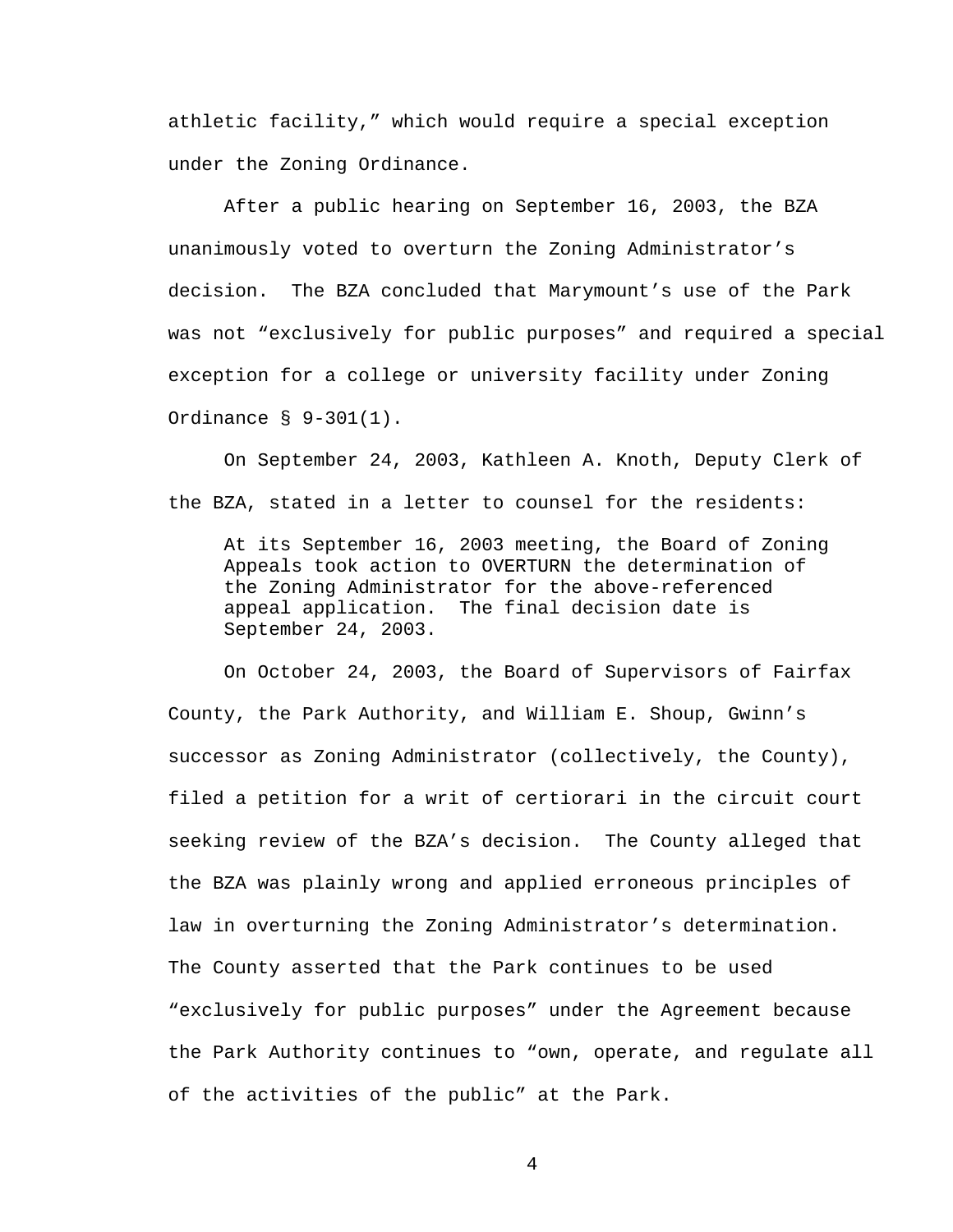The residents and the BZA opposed the County's petition for a writ of certiorari. The BZA also filed a plea in bar, arguing that the County's appeal should be dismissed because it was not filed within 30 days of the BZA's "final decision," as required by Code § 15.2-2314. The BZA argued that the "final decision," within the meaning of the statute, was the BZA's unanimous vote on September 16, 2003, overturning the Zoning Administrator's decision. The BZA argued that, therefore, the County's petition was filed eight days after expiration of the 30-day appeal period fixed by Code § 15.2-2314.

 The circuit court denied the BZA's plea in bar, granted the County's petition for a writ of certiorari, and reversed the BZA's decision. The court concluded that the BZA's decision became final on September 24, 2003, as stated in Knoth's letter to counsel and pursuant to the BZA's by-laws. Thus, the court concluded that the County filed its petition within the 30-day time limit required by Code § 15.2-2314.

The circuit court further held that the BZA was plainly wrong and applied erroneous principles of law in concluding that Marymount's use of Field #2 changed the nature of the Park's public use and required a special exception under the Zoning Ordinance. The residents and the BZA (the residents) appeal from the circuit court's judgment.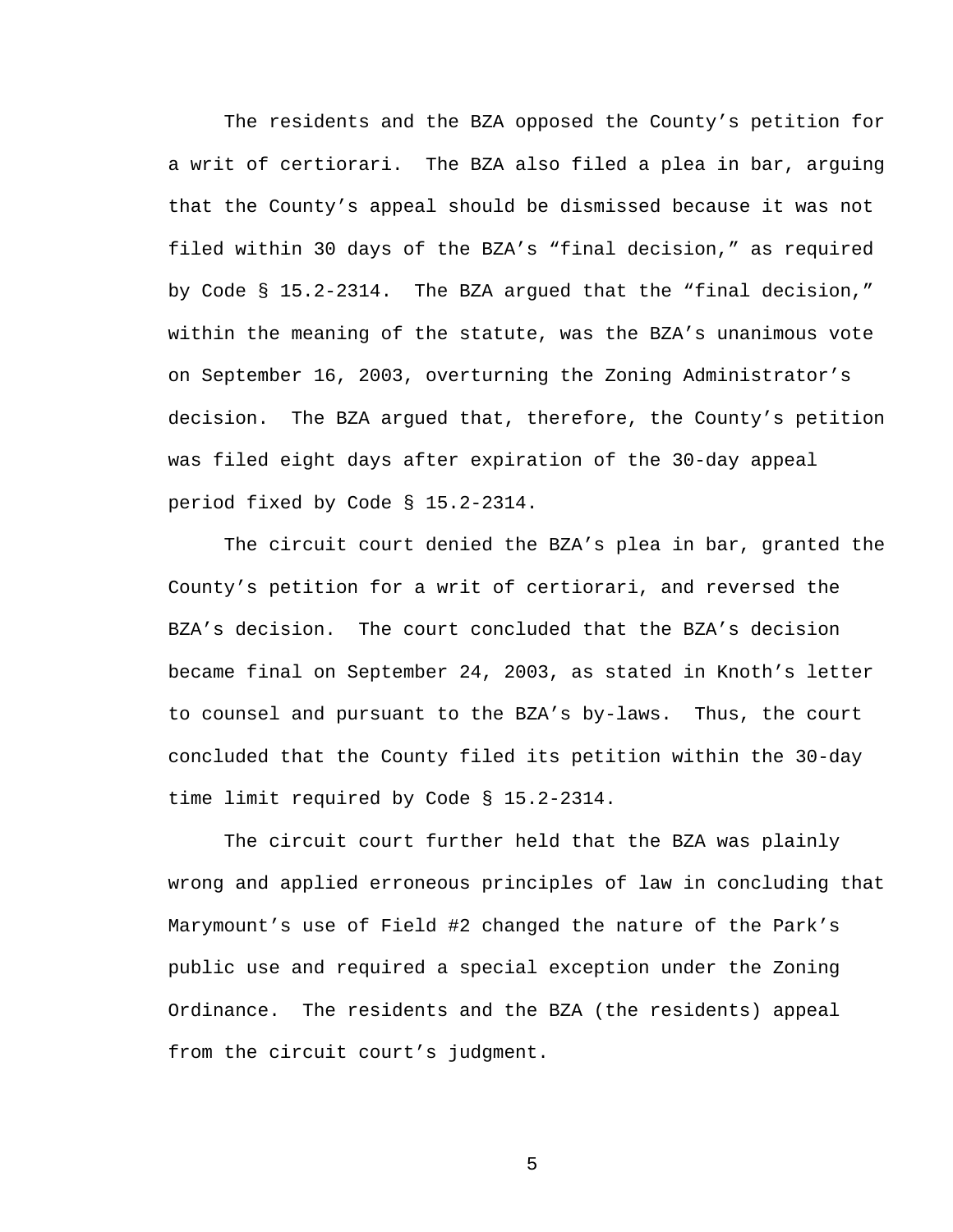The residents argue that the circuit court erred in denying the BZA's plea in bar, because the County's petition for a writ of certiorari was filed more than 30 days after the meeting at which the BZA voted to overturn the Zoning Administrator's decision. The residents assert that the BZA's vote was the "final decision" for purposes of the 30-day appeal period set forth in Code § 15.2-2314, because the statute no longer requires the BZA to "file" its decision with the office of the board before the BZA's decision becomes final.

 In response, the County argues that the circuit court correctly held that the County's petition was timely filed, because Code § 15.2-2314 does not specify when a decision of a board of zoning appeals becomes final but only states that the 30-day appeal period begins to run from the date of the final decision. The County contends that the BZA may determine for itself when its decisions become final, and that the BZA has done so by enacting Article VII, paragraph 8, of its by-laws. The County asserts that its position is supported by the action of the BZA's own deputy clerk, who stated in writing to the parties that "[t]he final decision date is September 24, 2003," rather than the date of the BZA vote on September 16, 2003. We disagree with the County's arguments.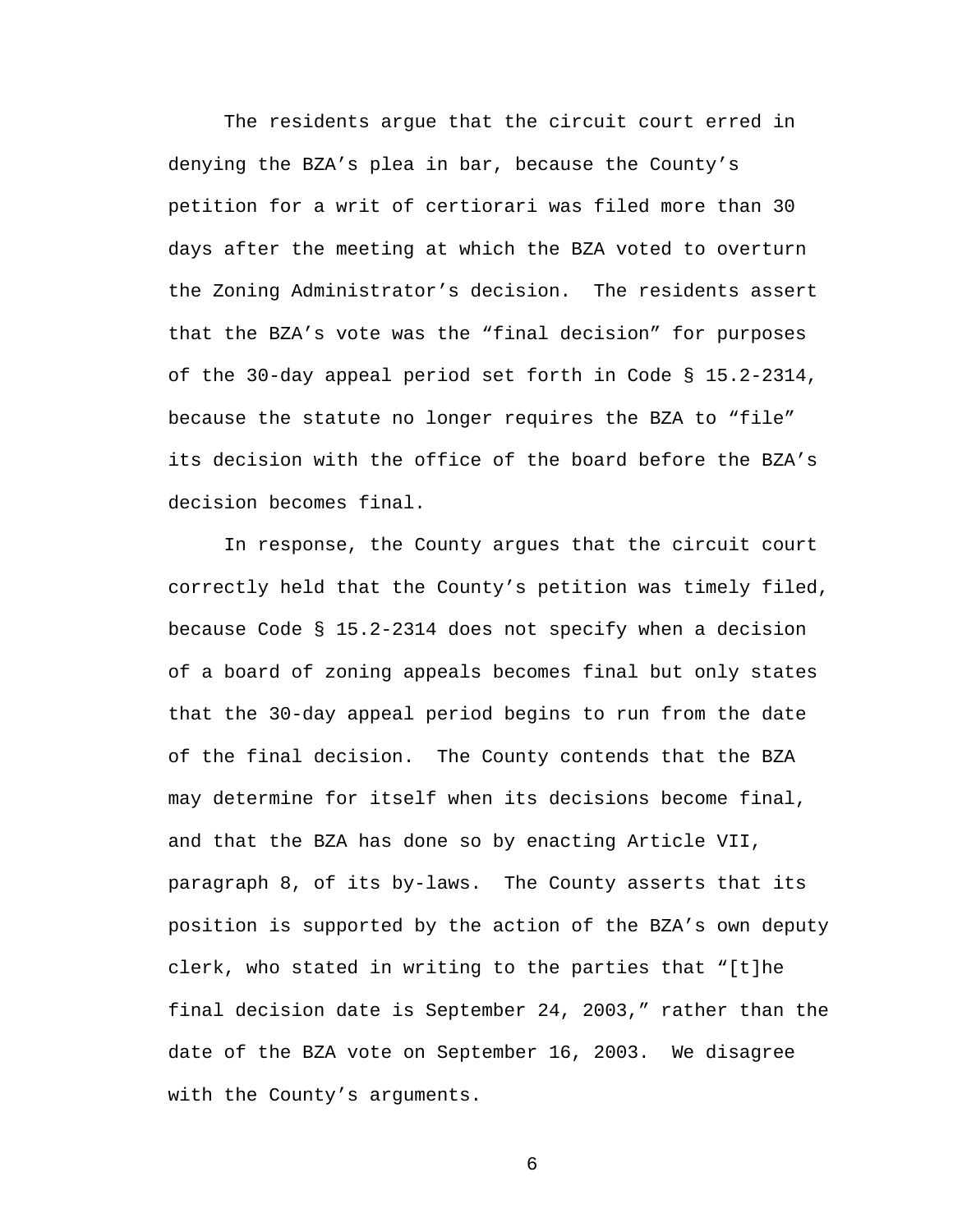Established principles govern our interpretation of the statutory, ordinance, and by-law provisions relevant to this issue. These principles also direct the order of priority to be given the provisions of the different enacting bodies.

 We employ the plain and natural meaning of the words contained in the enactments before us. Capelle v. Orange County, 269 Va. 60, 65, 607 S.E.2d 103, 105 (2005); Lee County v. Town of St. Charles, 264 Va. 344, 348, 568 S.E.2d 680, 682 (2002); Donovan v. Board of Zoning Appeals of Rockingham County, 251 Va. 271, 274, 467 S.E.2d 808, 810 (1996). However, when current and prior versions of a statute are at issue, there is a presumption that the General Assembly, in amending a statute, intended to effect a substantive change in the law. Virginia-American Water Co. v. Prince William County Serv. Auth., 246 Va. 509, 517, 436 S.E.2d 618, 622-23 (1993); Dale v. City of Newport News, 243 Va. 48, 51, 412 S.E.2d 701, 702 (1992). Further, we assume that the General Assembly's amendments to a statute are purposeful, rather than unnecessary. AAA Disposal Servs. v. Eckert, 267 Va. 442, 446, 593 S.E.2d 260, 263 (2004); Virginia-American Water Co., 246 Va. at 517, 436 S.E.2d at 623; Cape Henry Towers, Inc. v. National Gypsum Co., 229 Va. 596, 600, 331 S.E.2d 476, 479 (1985).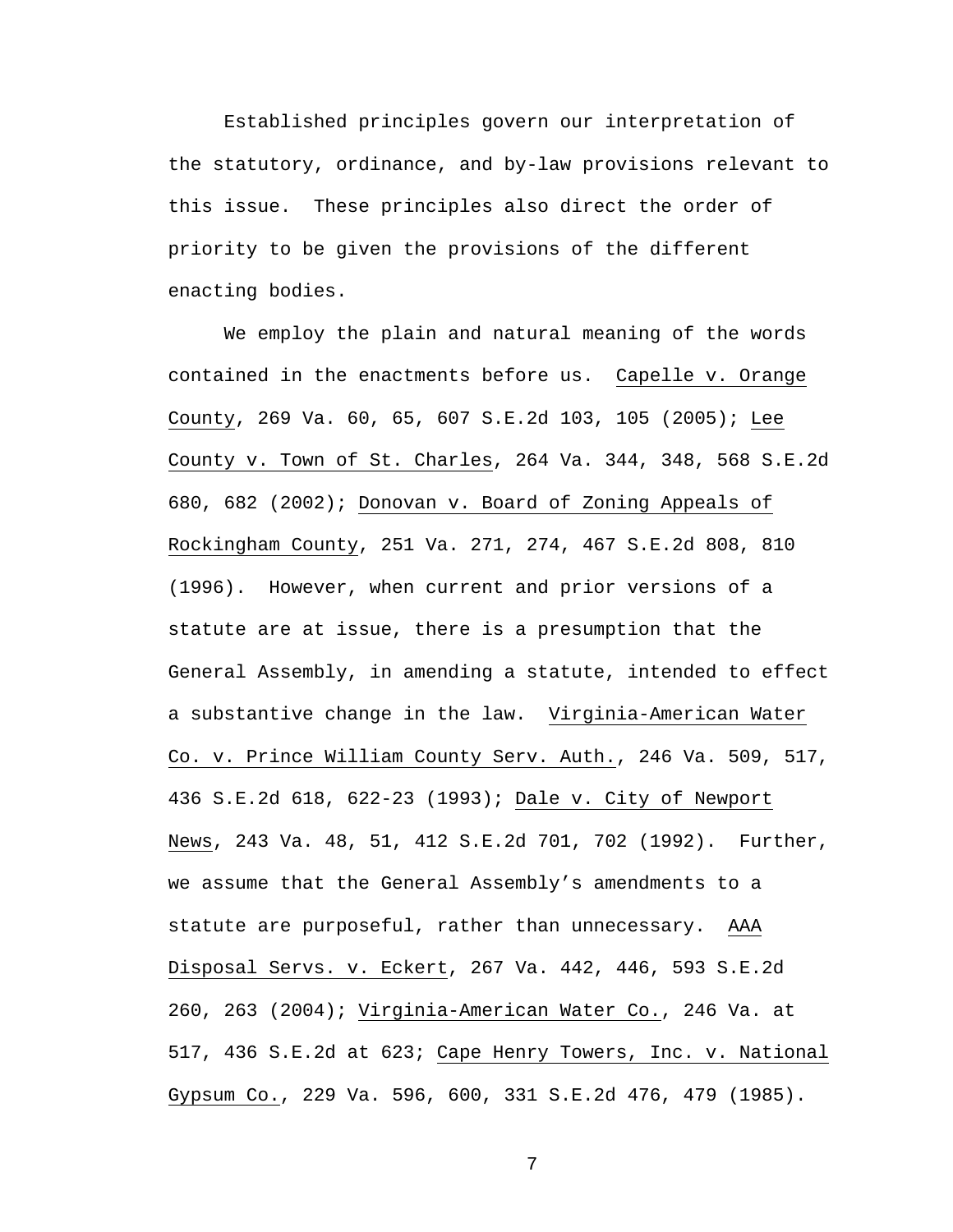County and municipal ordinances must be consistent with the laws of the Commonwealth. Blanton v. Amelia County, 261 Va. 55, 63, 540 S.E.2d 869, 873-74 (2001); Klingbeil Mgmt. Group Co. v. Vito, 233 Va. 445, 449, 357 S.E.2d 200, 202 (1987); King v. County of Arlington, 195 Va. 1084, 1090, 81 S.E.2d 587, 591 (1954); see Code § 1- 13.17. Such ordinances are inconsistent with state law when they cannot coexist with a statute. Blanton, 261 Va. at 64, 540 S.E.2d at 874; King, 195 Va. at 1091, 81 S.E.2d at 591.

 The fact that a county or municipal ordinance enlarges on a statute's provisions does not create a conflict with the statute unless the statute limits the requirements for all cases to its own terms. Blanton, 261 Va. at 64, 540 S.E.2d at 874; Allen v. City of Norfolk, 196 Va. 177, 181, 83 S.E.2d 397, 400 (1954); King, 195 Va. at 1090, 81 S.E.2d at 591. Thus, if a statute and a local ordinance both can be given effect, courts must harmonize them and apply them together. Blanton, 261 Va. at 64, 540 S.E.2d at 874; Klingbeil, 233 Va. at 449, 357 S.E.2d at 202; King, 195 Va. at 1091, 81 S.E. at 591.

 By-laws adopted by a board of zoning appeals must be "consistent with ordinances of the locality and general laws of the Commonwealth." Code § 15.2-2308; see also Code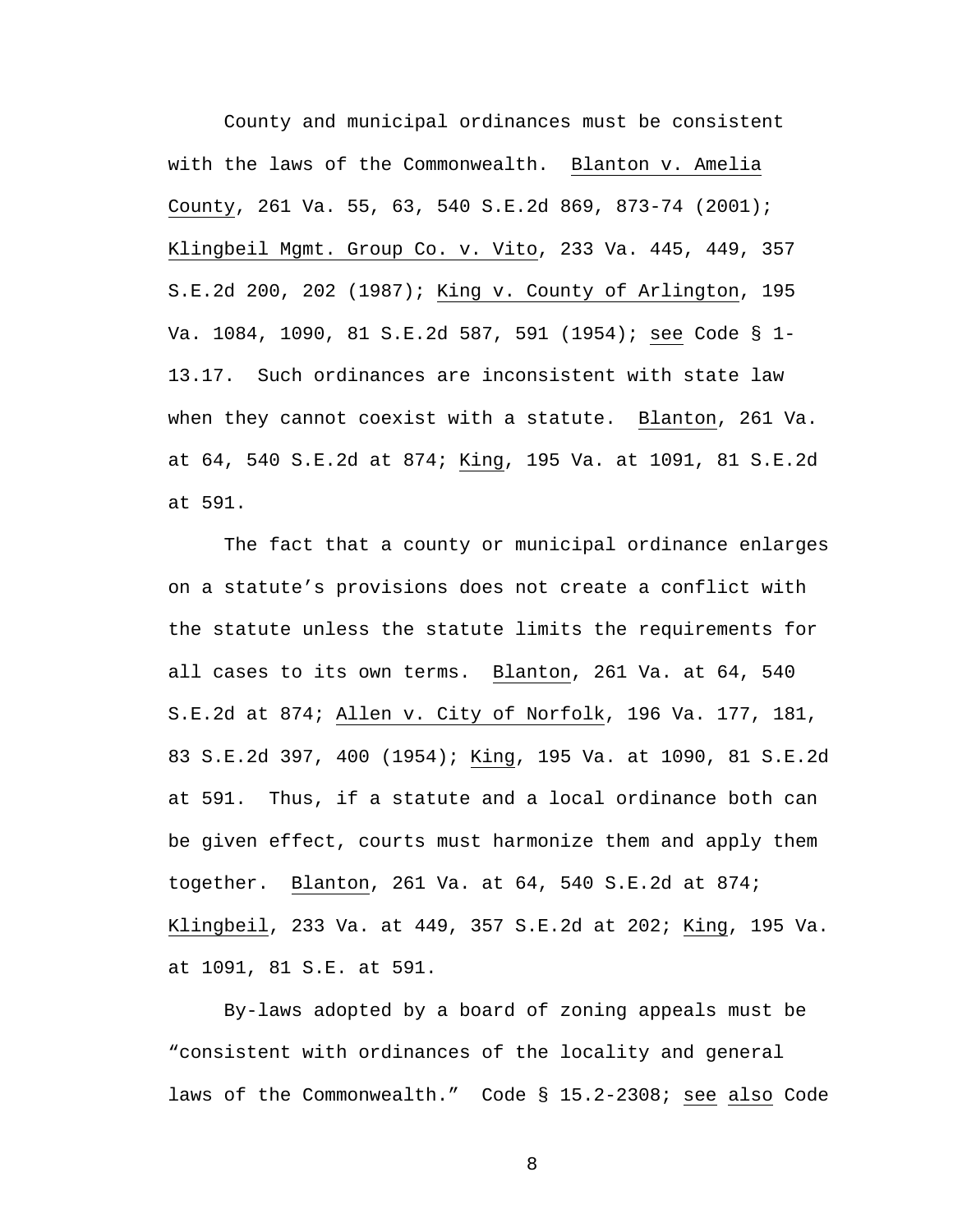§ 1-13.17. Therefore, in examining the BZA by-law on which the County relies, we review any statutes and local ordinances that may affect the application of this by-law.

 We consider the current and former versions of Code § 15.2-2314, the Zoning Ordinance, and the BZA by-laws. Code § 15.2-2314, which governs appeals from a decision of a board of zoning appeals, states in relevant part:

Any person or persons jointly or severally aggrieved by any decision of the board of zoning appeals, or any aggrieved taxpayer or any officer, department, board or bureau of the locality, may file with the clerk of the circuit court for the county or city a petition specifying the grounds on which aggrieved within 30 days after the final decision of the board.

Id. Before 2001, however, the prior version of this statute stated that a petition must be filed "within [30] days after the filing of the decision in the office of the board." Former Code § 15.2-2314 (1997).

 Pursuant to Code § 15.2-2308, the BZA has enacted by-laws, which govern its internal operating procedures. Article VII, paragraph 8 (the BZA by-law) states:

Within five (5) days of the action of the Board, the Clerk shall prepare and provide to the applicant the Board's decision or final resolution setting forth the decision on the application.

No decision shall be officially filed in the Office of the Board until the day following the next official meeting day of the Board, but not less than eight (8) days, whichever is the latter, unless the Board waives this requirement. Within five (5) days of the action of the Board, the Clerk shall prepare and provide to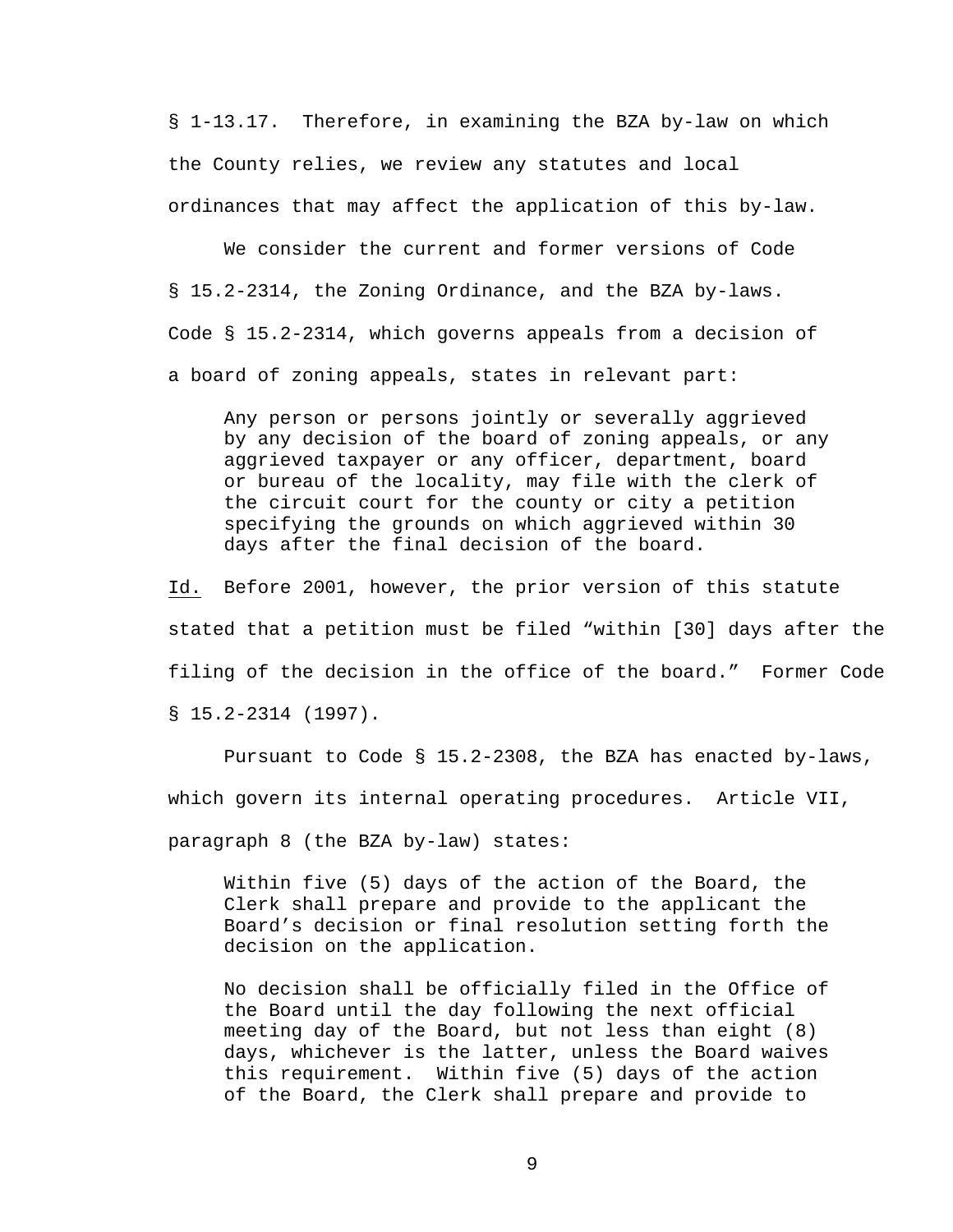the applicant the Board's final resolution setting forth the decision on the application.

Finally, Zoning Ordinance § 19-211 provides, in relevant part, that "[a]ll decisions and findings of the BZA shall be final decisions."

 The BZA by-law complemented the pre-amendment text of Code § 15.2-2314. The former statute identified the date of a specific action, the filing of the BZA's decision in the office of its board, as the date from which the 30-day appeal period to the circuit court began to run. The BZA by-law, in turn, served to specify when a decision was "officially filed" in the office of the board, namely, at least eight days following the BZA's decision. Therefore, under those former provisions, the crucial date from which an appeal period was measured was not the actual date of the BZA's vote but the date that the recorded decision was filed in the office of the board.

 In amending Code § 15.2-2314, the General Assembly changed the focal point for the commencement of the appeal period from the date the BZA's final decision was filed to the date of the final decision itself. This change was a substantive one, reflecting a legislative determination to achieve uniformity throughout the Commonwealth by measuring the appeal period from the actual final decision date, rather than from the different dates that various local boards had identified as their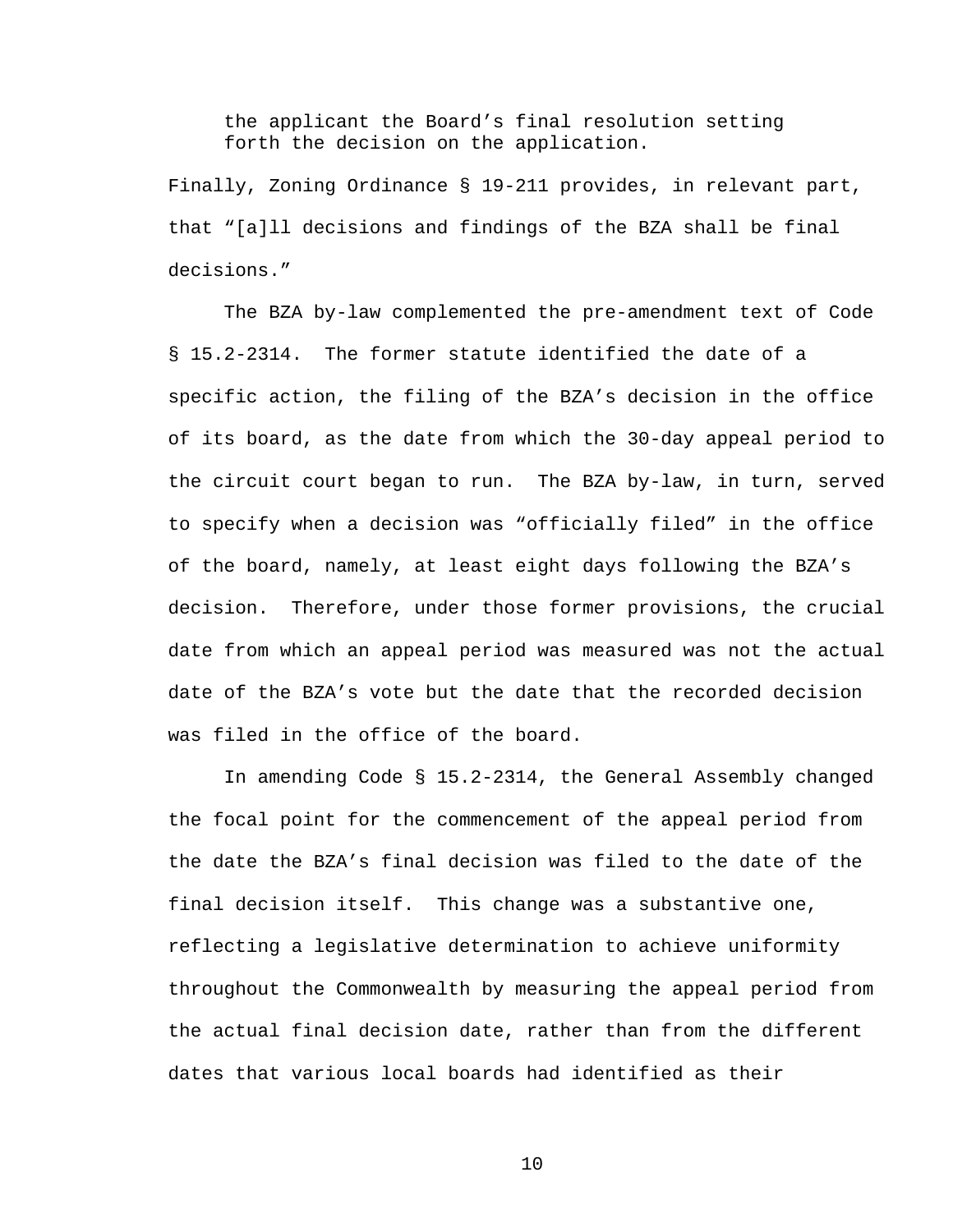"official filing date." Therefore, we hold that the "official filing date" provisions of the BZA by-law are inconsistent with the present text of Code § 15.2-2314 and are no longer valid for determining when the appeal period begins to run from a final decision of the BZA.

Because Code § 15.2-2314 uniformly measures the 30-day appeal period from the date of the "final decision" of a board of zoning appeals, we must determine when the BZA reached its "final decision" in the present case. The BZA's unanimous vote, taken on September 16, 2003, was the action deciding the merits of the residents' appeal from the Zoning Administrator's decision. The vote taken on that date was not changed in any respect on a later date.

 Under Zoning Ordinance § 19-211, quoted above, every BZA decision is a "final decision." This provision plainly addresses only those decisions and findings that resolve the merits of an appeal or application before the BZA, or dismiss such filings with prejudice on a procedural basis. The term "final decision" does not encompass other actions that may be taken regarding such appeals and applications that do not decide their merits or effect a dismissal of the case with prejudice. Therefore, we conclude that this ordinance section is consistent with the language of Code § 15.2-2314, and the two enactments may be harmonized and construed together as providing that a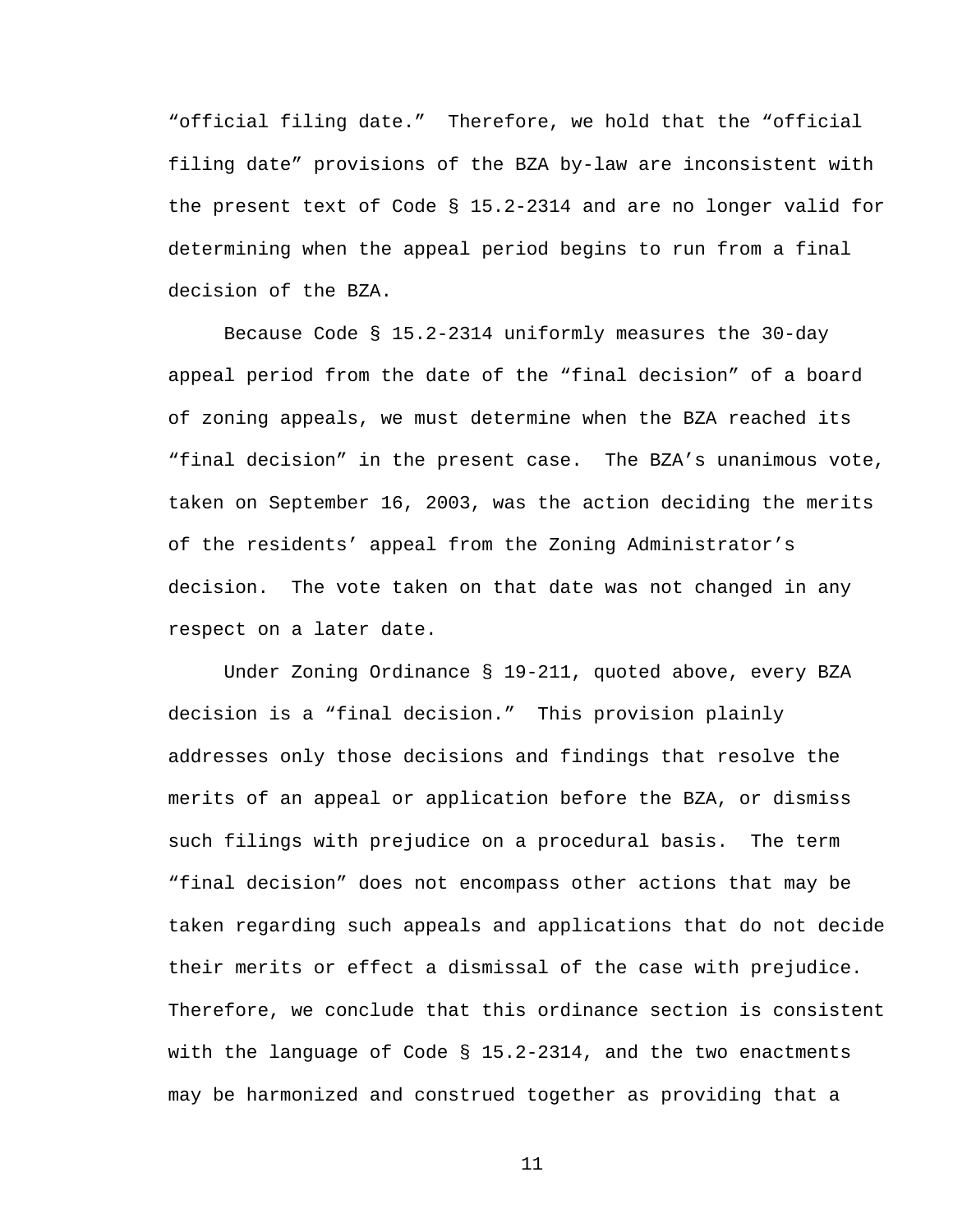"final decision" of the BZA is the decision that resolves the merits of the action pending before that body or effects a dismissal of the case with prejudice.

 Here, the decision ultimately resolving the merits of the residents' appeal was the vote taken by the BZA on September 16, 2003. The BZA did not take any further action amending that decision. Therefore, the date of the BZA's "final decision," within the meaning of Code § 15.2-2314, was September 16, 2003, and the County was allowed 30 days from that date to file its petition for a writ of certiorari in the circuit court. Because the County's petition was not filed within this 30-day period, the petition was untimely.

Our decision is not altered by the fact that the letter to the parties from the BZA's clerk stated that the final decision date was September 24, 2003. The date of a "final decision" of a board of zoning appeals, as we have stated above, is determined by the nature of the action taken by that body, not by the mistaken representation of its deputy clerk applying a BZA by-law that is inconsistent with the governing statute.

Accordingly, we hold that the circuit court erred in denying the BZA's plea in bar. Further, because the County's petition to the circuit court was untimely, we are obliged to dismiss the County's appeal and are unable to reach the merits of the case considered by the circuit court.